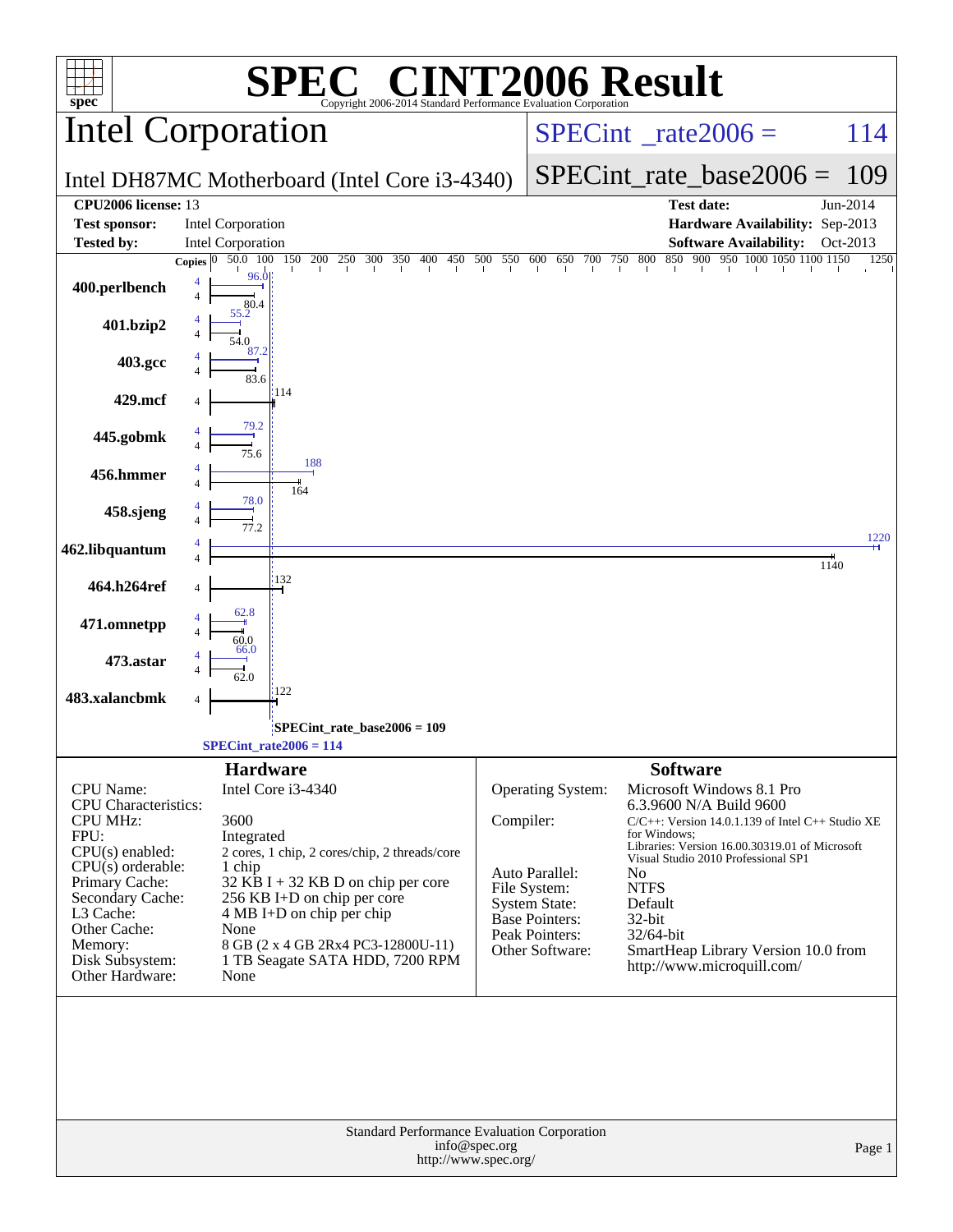

# Intel Corporation

### SPECint rate $2006 = 114$

Intel DH87MC Motherboard (Intel Core i3-4340)

[SPECint\\_rate\\_base2006 =](http://www.spec.org/auto/cpu2006/Docs/result-fields.html#SPECintratebase2006) 109

#### **[CPU2006 license:](http://www.spec.org/auto/cpu2006/Docs/result-fields.html#CPU2006license)** 13 **[Test date:](http://www.spec.org/auto/cpu2006/Docs/result-fields.html#Testdate)** Jun-2014

**[Test sponsor:](http://www.spec.org/auto/cpu2006/Docs/result-fields.html#Testsponsor)** Intel Corporation **[Hardware Availability:](http://www.spec.org/auto/cpu2006/Docs/result-fields.html#HardwareAvailability)** Sep-2013 **[Tested by:](http://www.spec.org/auto/cpu2006/Docs/result-fields.html#Testedby)** Intel Corporation **[Software Availability:](http://www.spec.org/auto/cpu2006/Docs/result-fields.html#SoftwareAvailability)** Oct-2013

#### **[Results Table](http://www.spec.org/auto/cpu2006/Docs/result-fields.html#ResultsTable)**

|                                                                            | <b>Base</b>                            |                |       |                |       |                | <b>Peak</b> |               |                |              |                |              |                |              |
|----------------------------------------------------------------------------|----------------------------------------|----------------|-------|----------------|-------|----------------|-------------|---------------|----------------|--------------|----------------|--------------|----------------|--------------|
| <b>Benchmark</b>                                                           | <b>Copies</b>                          | <b>Seconds</b> | Ratio | <b>Seconds</b> | Ratio | <b>Seconds</b> | Ratio       | <b>Copies</b> | <b>Seconds</b> | <b>Ratio</b> | <b>Seconds</b> | <b>Ratio</b> | <b>Seconds</b> | <b>Ratio</b> |
| 400.perlbench                                                              |                                        | 485            | 80.8  | 485            | 80.4  | 486            | 80.4        |               | 410            | 95.2         | 407            | 96.0         | 406            | 96.4         |
| 401.bzip2                                                                  |                                        | 719            | 53.6  | 713            | 54.0  | 706            | 54.8        |               | 699            | 55.2         | 699            | 55,2         | 698            | 55.2         |
| $403.\mathrm{gcc}$                                                         |                                        | 393            | 82.0  | 385            | 83.6  | 385            | 83.6        |               | 366            | 88.0         | 372            | 86.4         | <u>369</u>     | 87.2         |
| $429$ .mcf                                                                 |                                        | 322            | 113   | 319            | 114   | 311            | 117         |               | 322            | 113          | 319            | <b>114</b>   | 311            | 117          |
| $445$ .gobmk                                                               |                                        | 554            | 75.6  | 557            | 75.2  | 555            | 75.6        |               | 528            | 79.6         | 529            | 79.2         | 529            | 79.2         |
| 456.hmmer                                                                  |                                        | 232            | 161   | 227            | 164   | 227            | 164         |               | 198            | 189          | 198            | 188          | 198            | 188          |
| $458$ .sjeng                                                               |                                        | 626            | 77.2  | 626            | 77.2  | 624            | 77.6        |               | 621            | 78.0         | 619            | 78.0         | 619            | 78.0         |
|                                                                            |                                        | 72.5           | 1140  | 72.8           | 1140  | 72.8           | 1140        |               | 68.2           | 1220         | 67.7           | 1220         | 67.6           | 1230         |
|                                                                            |                                        | 670            | 132   | 671            | 132   | 670            | 132         |               | 670            | 132          | 671            | 132          | 670            | 132          |
|                                                                            |                                        | 432            | 58.0  | 416            | 60.0  | 416            | 60.0        |               | <u>399</u>     | 62.8         | 389            | 64.4         | 401            | 62.4         |
|                                                                            |                                        | 458            | 61.2  | 451            | 62.4  | 452            | 62.0        |               | 423            | 66.4         | 425            | 66.0         | 424            | 66.0         |
|                                                                            |                                        | 226            | 122   | 227            | 121   | 226            | 122         |               | 226            | 122          | 227            | 121          | 226            | 122          |
| 462.libquantum<br>464.h264ref<br>471.omnetpp<br>473.astar<br>483.xalancbmk | $\mathbf{D}$ $\mathbf{D}$ $\mathbf{D}$ | 1.11           |       | 1.3.1.11       |       |                |             |               |                |              |                |              |                |              |

Results appear in the [order in which they were run.](http://www.spec.org/auto/cpu2006/Docs/result-fields.html#RunOrder) Bold underlined text [indicates a median measurement.](http://www.spec.org/auto/cpu2006/Docs/result-fields.html#Median)

#### **[Compiler Invocation Notes](http://www.spec.org/auto/cpu2006/Docs/result-fields.html#CompilerInvocationNotes)**

 To compile these binaries, the Intel Compiler 14.0 was set up to generate 32-bit binaries with the command: "ipsxe-comp-vars.bat ia32 vs2010" (shortcut provided in the Intel(r) Parallel Studio XE 2013 program folder)

#### **[Submit Notes](http://www.spec.org/auto/cpu2006/Docs/result-fields.html#SubmitNotes)**

 Processes were bound to specific processors using the start command with the /affinity switch. The config file option 'submit' was used to generate the affinity mask for each process.

#### **[Platform Notes](http://www.spec.org/auto/cpu2006/Docs/result-fields.html#PlatformNotes)**

 Sysinfo program C:\SPEC14.0/Docs/sysinfo \$Rev: 6775 \$ \$Date:: 2011-08-16 #\$ \8787f7622badcf24e01c368b1db4377c running on Clt54BEF7090207 Sat Jun 28 02:05:35 2014

 This section contains SUT (System Under Test) info as seen by some common utilities. To remove or add to this section, see: <http://www.spec.org/cpu2006/Docs/config.html#sysinfo>

 Trying 'systeminfo' OS Name : Microsoft Windows 8.1 Pro<br>OS Version : 6.3.9600 N/A Build 9600 : 6.3.9600 N/A Build 9600 System Manufacturer: INTEL\_ System Model : DH87MC\_\_ Processor(s) : 1 Processor(s) Installed. Continued on next page

> Standard Performance Evaluation Corporation [info@spec.org](mailto:info@spec.org) <http://www.spec.org/>

Page 2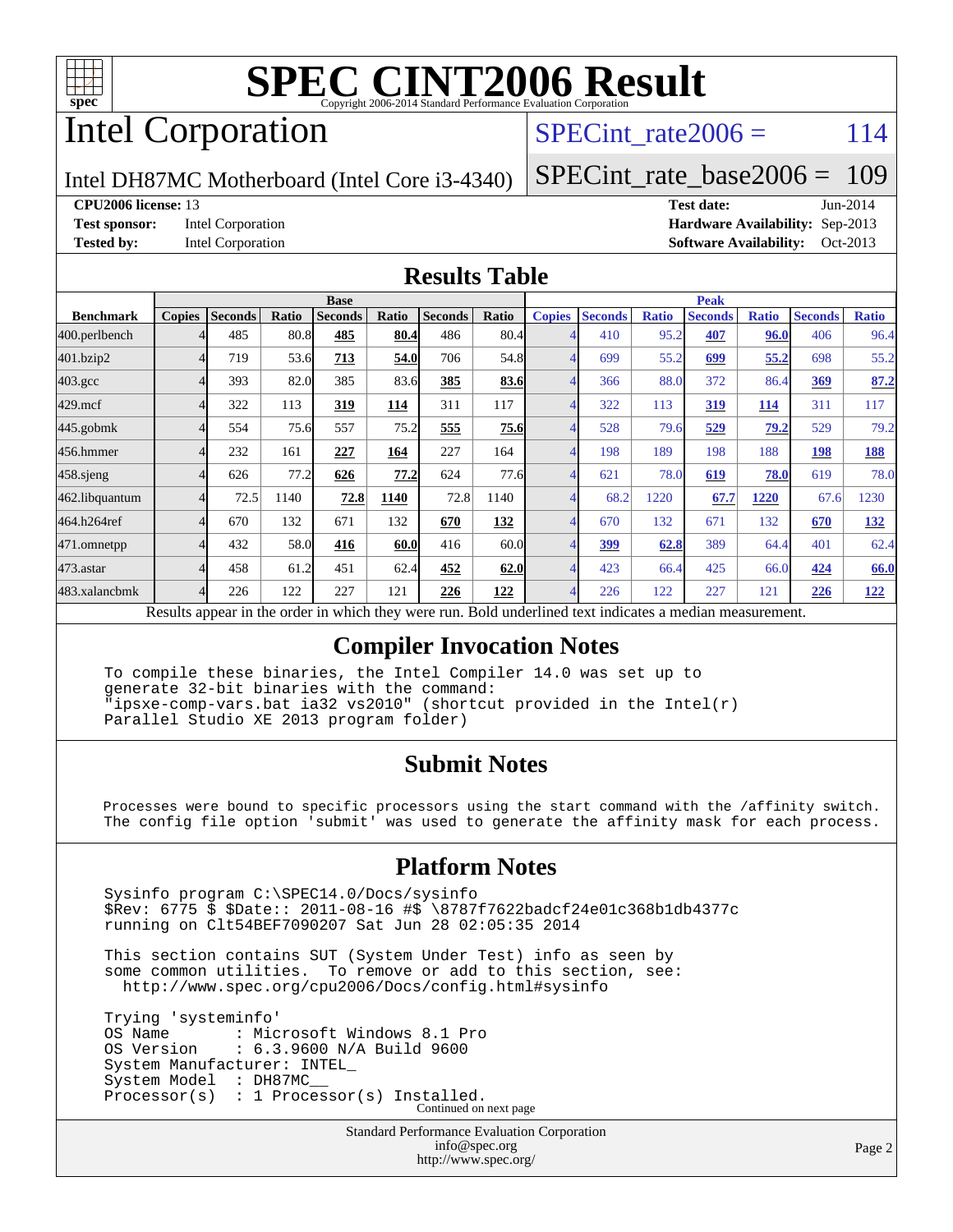

# Intel Corporation

SPECint rate $2006 = 114$ 

Intel DH87MC Motherboard (Intel Core i3-4340)

[SPECint\\_rate\\_base2006 =](http://www.spec.org/auto/cpu2006/Docs/result-fields.html#SPECintratebase2006) 109

**[Test sponsor:](http://www.spec.org/auto/cpu2006/Docs/result-fields.html#Testsponsor)** Intel Corporation **[Hardware Availability:](http://www.spec.org/auto/cpu2006/Docs/result-fields.html#HardwareAvailability)** Sep-2013

**[CPU2006 license:](http://www.spec.org/auto/cpu2006/Docs/result-fields.html#CPU2006license)** 13 **[Test date:](http://www.spec.org/auto/cpu2006/Docs/result-fields.html#Testdate)** Jun-2014 **[Tested by:](http://www.spec.org/auto/cpu2006/Docs/result-fields.html#Testedby)** Intel Corporation **[Software Availability:](http://www.spec.org/auto/cpu2006/Docs/result-fields.html#SoftwareAvailability)** Oct-2013

#### **[Platform Notes \(Continued\)](http://www.spec.org/auto/cpu2006/Docs/result-fields.html#PlatformNotes)**

 [01]: Intel64 Family 6 Model 60 Stepping 3 GenuineIntel ~3600 Mhz BIOS Version : Intel Corp. MCH8710H.86A.0047.2013.0606.1508, 6/6/2013 Total Physical Memory: 7,862 MB

 Trying 'wmic cpu get /value' DeviceID L2CacheSize : 512 L3CacheSize : 4096 MaxClockSpeed : 3600 Name : Intel(R) Core(TM) i3-4340 CPU @ 3.60GHz NumberOfCores : 2 NumberOfLogicalProcessors: 4

(End of data from sysinfo program)

#### **[Component Notes](http://www.spec.org/auto/cpu2006/Docs/result-fields.html#ComponentNotes)**

 Tested systems can be used with Shin-G ATX case, PC Power and Cooling 1200W power supply

#### **[General Notes](http://www.spec.org/auto/cpu2006/Docs/result-fields.html#GeneralNotes)**

 Binaries compiled on a system with 1x Intel Core i7-860 CPU + 8GB memory using Windows 7 Enterprise 64-bit

#### **[Base Compiler Invocation](http://www.spec.org/auto/cpu2006/Docs/result-fields.html#BaseCompilerInvocation)**

[C benchmarks](http://www.spec.org/auto/cpu2006/Docs/result-fields.html#Cbenchmarks):

[icl -Qvc10](http://www.spec.org/cpu2006/results/res2014q3/cpu2006-20140715-30450.flags.html#user_CCbase_intel_icc_vc10_9607f3ecbcdf68042245f068e51b40c1) [-Qstd=c99](http://www.spec.org/cpu2006/results/res2014q3/cpu2006-20140715-30450.flags.html#user_CCbase_intel_compiler_c99_mode_1a3d110e3041b3ad4466830521bdad2a)

[C++ benchmarks:](http://www.spec.org/auto/cpu2006/Docs/result-fields.html#CXXbenchmarks) [icl -Qvc10](http://www.spec.org/cpu2006/results/res2014q3/cpu2006-20140715-30450.flags.html#user_CXXbase_intel_icc_vc10_9607f3ecbcdf68042245f068e51b40c1)

### **[Base Portability Flags](http://www.spec.org/auto/cpu2006/Docs/result-fields.html#BasePortabilityFlags)**

 403.gcc: [-DSPEC\\_CPU\\_WIN32](http://www.spec.org/cpu2006/results/res2014q3/cpu2006-20140715-30450.flags.html#b403.gcc_baseCPORTABILITY_DSPEC_CPU_WIN32) 464.h264ref: [-DWIN32](http://www.spec.org/cpu2006/results/res2014q3/cpu2006-20140715-30450.flags.html#b464.h264ref_baseCPORTABILITY_DWIN32) [-DSPEC\\_CPU\\_NO\\_INTTYPES](http://www.spec.org/cpu2006/results/res2014q3/cpu2006-20140715-30450.flags.html#b464.h264ref_baseCPORTABILITY_DSPEC_CPU_NO_INTTYPES) 483.xalancbmk: [-Qoption,cpp,--no\\_wchar\\_t\\_keyword](http://www.spec.org/cpu2006/results/res2014q3/cpu2006-20140715-30450.flags.html#user_baseCXXPORTABILITY483_xalancbmk_f-no_wchar_t_keyword_ec0ad4495a16b4e858bfcb29d949d25d)

### **[Base Optimization Flags](http://www.spec.org/auto/cpu2006/Docs/result-fields.html#BaseOptimizationFlags)**

[C benchmarks](http://www.spec.org/auto/cpu2006/Docs/result-fields.html#Cbenchmarks):

[-QxCORE-AVX2](http://www.spec.org/cpu2006/results/res2014q3/cpu2006-20140715-30450.flags.html#user_CCbase_f-QxAVX2_f98716b5f9e905f99c943c56f21bf430) [-Qipo](http://www.spec.org/cpu2006/results/res2014q3/cpu2006-20140715-30450.flags.html#user_CCbase_f-Qipo) [-O3](http://www.spec.org/cpu2006/results/res2014q3/cpu2006-20140715-30450.flags.html#user_CCbase_f-O3) [-Qprec-div-](http://www.spec.org/cpu2006/results/res2014q3/cpu2006-20140715-30450.flags.html#user_CCbase_f-Qprec-div-) [-Qopt-prefetch](http://www.spec.org/cpu2006/results/res2014q3/cpu2006-20140715-30450.flags.html#user_CCbase_f-Qprefetch_37c211608666b9dff9380561f602f0a8) [/F512000000](http://www.spec.org/cpu2006/results/res2014q3/cpu2006-20140715-30450.flags.html#user_CCbase_set_stack_space_98438a10eb60aa5f35f4c79d9b9b27b1)

Continued on next page

Standard Performance Evaluation Corporation [info@spec.org](mailto:info@spec.org) <http://www.spec.org/>

Page 3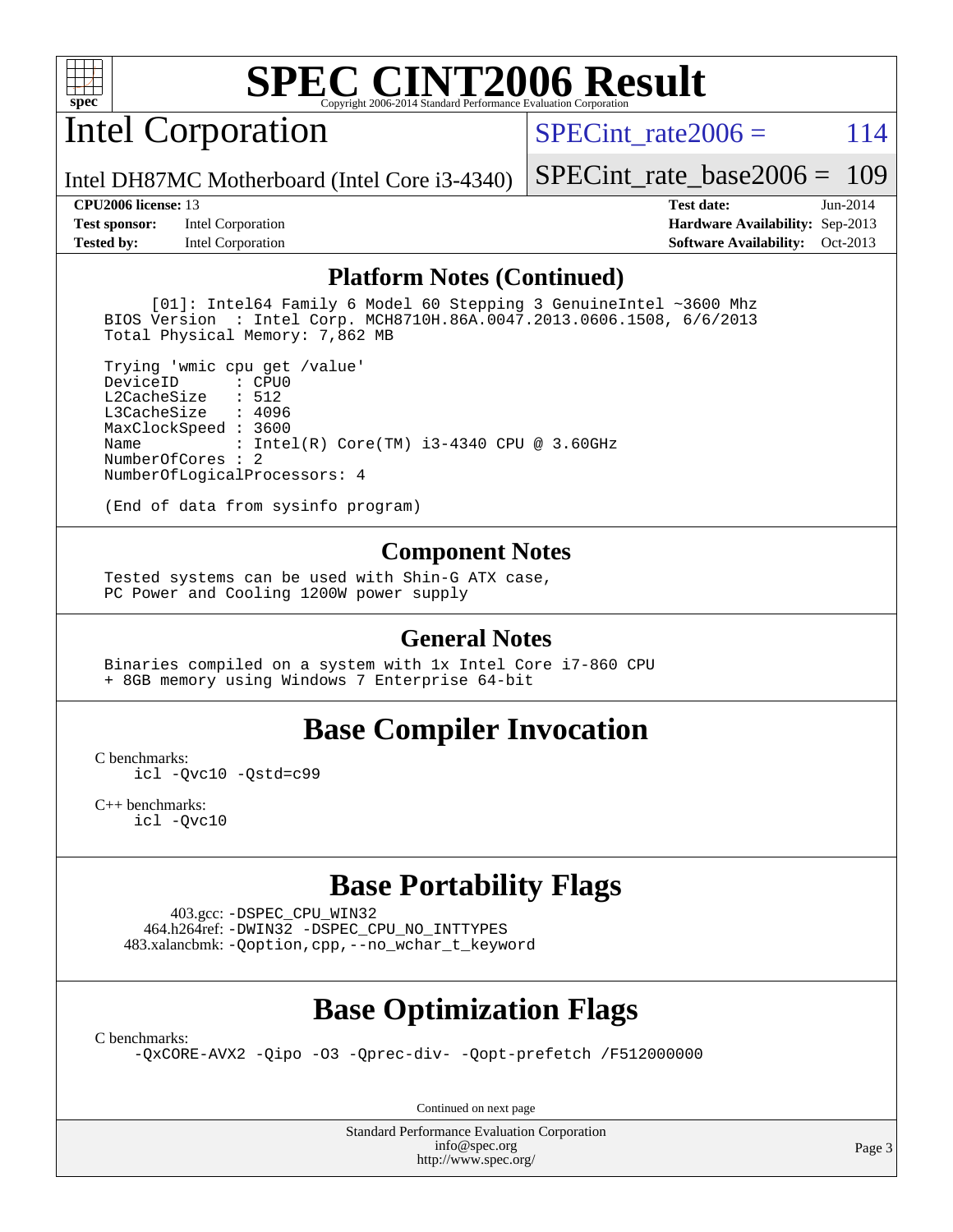

Intel Corporation

SPECint rate $2006 = 114$ 

Intel DH87MC Motherboard (Intel Core i3-4340)

[SPECint\\_rate\\_base2006 =](http://www.spec.org/auto/cpu2006/Docs/result-fields.html#SPECintratebase2006) 109

**[Test sponsor:](http://www.spec.org/auto/cpu2006/Docs/result-fields.html#Testsponsor)** Intel Corporation **[Hardware Availability:](http://www.spec.org/auto/cpu2006/Docs/result-fields.html#HardwareAvailability)** Sep-2013

**[CPU2006 license:](http://www.spec.org/auto/cpu2006/Docs/result-fields.html#CPU2006license)** 13 **[Test date:](http://www.spec.org/auto/cpu2006/Docs/result-fields.html#Testdate)** Jun-2014 **[Tested by:](http://www.spec.org/auto/cpu2006/Docs/result-fields.html#Testedby)** Intel Corporation **[Software Availability:](http://www.spec.org/auto/cpu2006/Docs/result-fields.html#SoftwareAvailability)** Oct-2013

# **[Base Optimization Flags \(Continued\)](http://www.spec.org/auto/cpu2006/Docs/result-fields.html#BaseOptimizationFlags)**

[C++ benchmarks:](http://www.spec.org/auto/cpu2006/Docs/result-fields.html#CXXbenchmarks)

[-QxCORE-AVX2](http://www.spec.org/cpu2006/results/res2014q3/cpu2006-20140715-30450.flags.html#user_CXXbase_f-QxAVX2_f98716b5f9e905f99c943c56f21bf430) [-Qipo](http://www.spec.org/cpu2006/results/res2014q3/cpu2006-20140715-30450.flags.html#user_CXXbase_f-Qipo) [-O3](http://www.spec.org/cpu2006/results/res2014q3/cpu2006-20140715-30450.flags.html#user_CXXbase_f-O3) [-Qprec-div-](http://www.spec.org/cpu2006/results/res2014q3/cpu2006-20140715-30450.flags.html#user_CXXbase_f-Qprec-div-) [-Qopt-prefetch](http://www.spec.org/cpu2006/results/res2014q3/cpu2006-20140715-30450.flags.html#user_CXXbase_f-Qprefetch_37c211608666b9dff9380561f602f0a8) [-Qcxx-features](http://www.spec.org/cpu2006/results/res2014q3/cpu2006-20140715-30450.flags.html#user_CXXbase_f-Qcxx_features_dbf36c8a6dba956e22f1645e4dcd4d98) [/F512000000](http://www.spec.org/cpu2006/results/res2014q3/cpu2006-20140715-30450.flags.html#user_CXXbase_set_stack_space_98438a10eb60aa5f35f4c79d9b9b27b1) [shlW32M.lib](http://www.spec.org/cpu2006/results/res2014q3/cpu2006-20140715-30450.flags.html#user_CXXbase_SmartHeap32_d106338dfda1a055705c9b519e07f096)

### **[Base Other Flags](http://www.spec.org/auto/cpu2006/Docs/result-fields.html#BaseOtherFlags)**

[C benchmarks](http://www.spec.org/auto/cpu2006/Docs/result-fields.html#Cbenchmarks):

403.gcc: [-Dalloca=\\_alloca](http://www.spec.org/cpu2006/results/res2014q3/cpu2006-20140715-30450.flags.html#b403.gcc_baseEXTRA_CFLAGS_Dalloca_be3056838c12de2578596ca5467af7f3)

### **[Peak Compiler Invocation](http://www.spec.org/auto/cpu2006/Docs/result-fields.html#PeakCompilerInvocation)**

[C benchmarks \(except as noted below\)](http://www.spec.org/auto/cpu2006/Docs/result-fields.html#Cbenchmarksexceptasnotedbelow):

[icl -Qvc10](http://www.spec.org/cpu2006/results/res2014q3/cpu2006-20140715-30450.flags.html#user_CCpeak_intel_icc_vc10_9607f3ecbcdf68042245f068e51b40c1) [-Qstd=c99](http://www.spec.org/cpu2006/results/res2014q3/cpu2006-20140715-30450.flags.html#user_CCpeak_intel_compiler_c99_mode_1a3d110e3041b3ad4466830521bdad2a)

456.hmmer: [C:\Program Files \(x86\)\Intel\Composer XE 2013 SP1/bin/intel64/icl.exe](http://www.spec.org/cpu2006/results/res2014q3/cpu2006-20140715-30450.flags.html#user_peakCCLD456_hmmer_intel_icc_64bit_f549ed431576093dccb075b890b96ee2)

458.sjeng: [C:\Program Files \(x86\)\Intel\Composer XE 2013 SP1/bin/intel64/icl.exe](http://www.spec.org/cpu2006/results/res2014q3/cpu2006-20140715-30450.flags.html#user_peakCCLD458_sjeng_intel_icc_64bit_f549ed431576093dccb075b890b96ee2)

 462.libquantum: [C:\Program Files \(x86\)\Intel\Composer XE 2013 SP1/bin/intel64/icl.exe](http://www.spec.org/cpu2006/results/res2014q3/cpu2006-20140715-30450.flags.html#user_peakCCLD462_libquantum_intel_icc_64bit_f549ed431576093dccb075b890b96ee2) [-Qstd=c99](http://www.spec.org/cpu2006/results/res2014q3/cpu2006-20140715-30450.flags.html#user_peakCCLD462_libquantum_intel_compiler_c99_mode_1a3d110e3041b3ad4466830521bdad2a)

[C++ benchmarks \(except as noted below\):](http://www.spec.org/auto/cpu2006/Docs/result-fields.html#CXXbenchmarksexceptasnotedbelow) [icl -Qvc10](http://www.spec.org/cpu2006/results/res2014q3/cpu2006-20140715-30450.flags.html#user_CXXpeak_intel_icc_vc10_9607f3ecbcdf68042245f068e51b40c1)

473.astar: [C:\Program Files \(x86\)\Intel\Composer XE 2013 SP1/bin/intel64/icl.exe](http://www.spec.org/cpu2006/results/res2014q3/cpu2006-20140715-30450.flags.html#user_peakCXXLD473_astar_intel_icc_64bit_f549ed431576093dccb075b890b96ee2)

### **[Peak Portability Flags](http://www.spec.org/auto/cpu2006/Docs/result-fields.html#PeakPortabilityFlags)**

 403.gcc: [-DSPEC\\_CPU\\_WIN32](http://www.spec.org/cpu2006/results/res2014q3/cpu2006-20140715-30450.flags.html#b403.gcc_peakCPORTABILITY_DSPEC_CPU_WIN32) 456.hmmer: [-DSPEC\\_CPU\\_P64](http://www.spec.org/cpu2006/results/res2014q3/cpu2006-20140715-30450.flags.html#suite_peakPORTABILITY456_hmmer_DSPEC_CPU_P64) 458.sjeng: [-DSPEC\\_CPU\\_P64](http://www.spec.org/cpu2006/results/res2014q3/cpu2006-20140715-30450.flags.html#suite_peakPORTABILITY458_sjeng_DSPEC_CPU_P64) 462.libquantum: [-DSPEC\\_CPU\\_P64](http://www.spec.org/cpu2006/results/res2014q3/cpu2006-20140715-30450.flags.html#suite_peakPORTABILITY462_libquantum_DSPEC_CPU_P64) 464.h264ref: [-DWIN32](http://www.spec.org/cpu2006/results/res2014q3/cpu2006-20140715-30450.flags.html#b464.h264ref_peakCPORTABILITY_DWIN32) [-DSPEC\\_CPU\\_NO\\_INTTYPES](http://www.spec.org/cpu2006/results/res2014q3/cpu2006-20140715-30450.flags.html#b464.h264ref_peakCPORTABILITY_DSPEC_CPU_NO_INTTYPES) 473.astar: [-DSPEC\\_CPU\\_P64](http://www.spec.org/cpu2006/results/res2014q3/cpu2006-20140715-30450.flags.html#suite_peakPORTABILITY473_astar_DSPEC_CPU_P64) 483.xalancbmk: [-Qoption,cpp,--no\\_wchar\\_t\\_keyword](http://www.spec.org/cpu2006/results/res2014q3/cpu2006-20140715-30450.flags.html#user_peakCXXPORTABILITY483_xalancbmk_f-no_wchar_t_keyword_ec0ad4495a16b4e858bfcb29d949d25d)

## **[Peak Optimization Flags](http://www.spec.org/auto/cpu2006/Docs/result-fields.html#PeakOptimizationFlags)**

[C benchmarks](http://www.spec.org/auto/cpu2006/Docs/result-fields.html#Cbenchmarks):

Continued on next page

Standard Performance Evaluation Corporation [info@spec.org](mailto:info@spec.org) <http://www.spec.org/>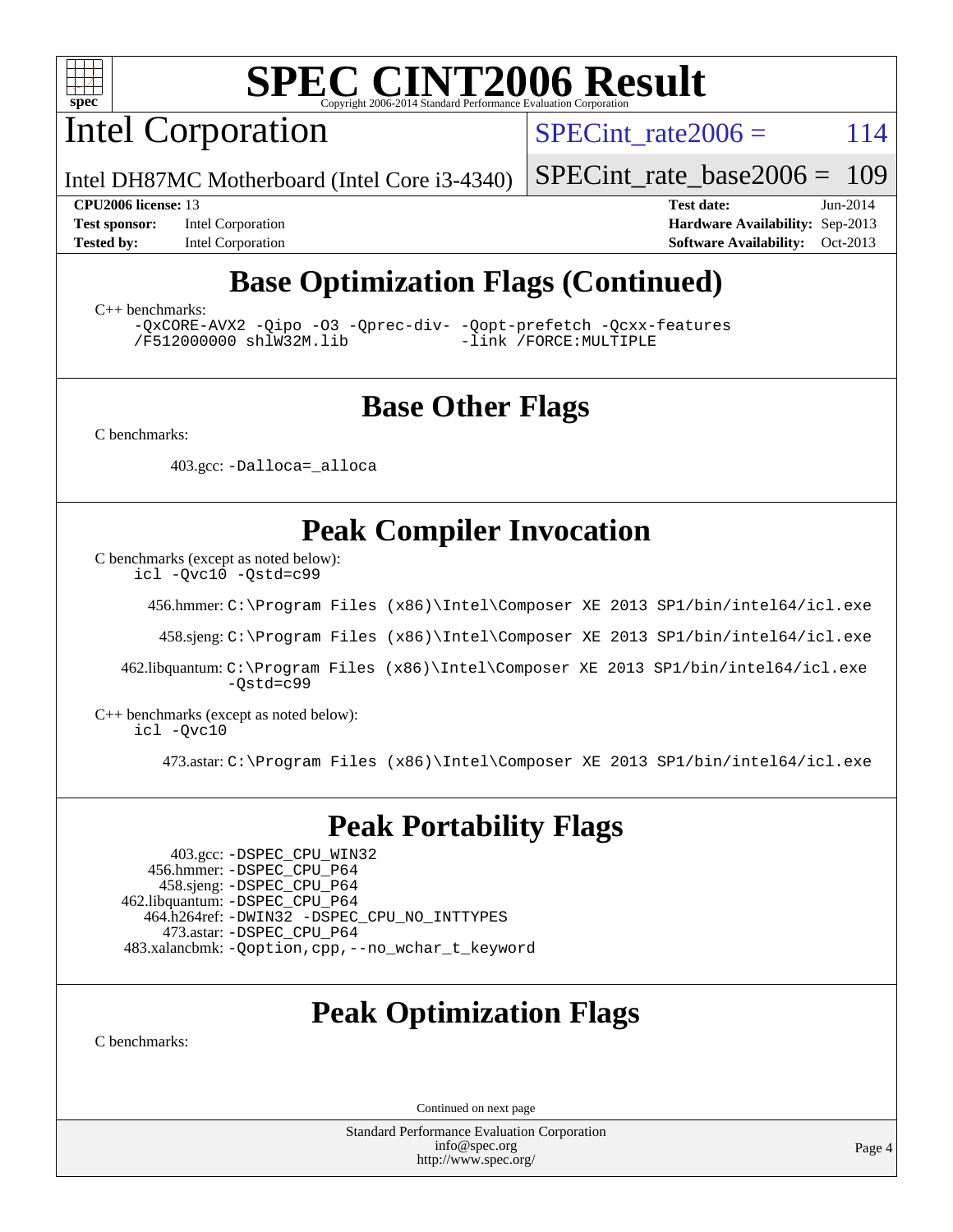

Intel Corporation

SPECint rate $2006 = 114$ 

Intel DH87MC Motherboard (Intel Core i3-4340)

[SPECint\\_rate\\_base2006 =](http://www.spec.org/auto/cpu2006/Docs/result-fields.html#SPECintratebase2006) 109

**[Tested by:](http://www.spec.org/auto/cpu2006/Docs/result-fields.html#Testedby)** Intel Corporation **[Software Availability:](http://www.spec.org/auto/cpu2006/Docs/result-fields.html#SoftwareAvailability)** Oct-2013

**[CPU2006 license:](http://www.spec.org/auto/cpu2006/Docs/result-fields.html#CPU2006license)** 13 **[Test date:](http://www.spec.org/auto/cpu2006/Docs/result-fields.html#Testdate)** Jun-2014 **[Test sponsor:](http://www.spec.org/auto/cpu2006/Docs/result-fields.html#Testsponsor)** Intel Corporation **[Hardware Availability:](http://www.spec.org/auto/cpu2006/Docs/result-fields.html#HardwareAvailability)** Sep-2013

# **[Peak Optimization Flags \(Continued\)](http://www.spec.org/auto/cpu2006/Docs/result-fields.html#PeakOptimizationFlags)**

 400.perlbench: [-QxCORE-AVX2](http://www.spec.org/cpu2006/results/res2014q3/cpu2006-20140715-30450.flags.html#user_peakPASS2_CFLAGSPASS2_LDFLAGS400_perlbench_f-QxAVX2_f98716b5f9e905f99c943c56f21bf430)(pass 2) [-Qprof\\_gen](http://www.spec.org/cpu2006/results/res2014q3/cpu2006-20140715-30450.flags.html#user_peakPASS1_CFLAGSPASS1_LDFLAGS400_perlbench_Qprof_gen)(pass 1) [-Qprof\\_use](http://www.spec.org/cpu2006/results/res2014q3/cpu2006-20140715-30450.flags.html#user_peakPASS2_CFLAGSPASS2_LDFLAGS400_perlbench_Qprof_use)(pass 2) [-Qipo](http://www.spec.org/cpu2006/results/res2014q3/cpu2006-20140715-30450.flags.html#user_peakOPTIMIZE400_perlbench_f-Qipo) [-O3](http://www.spec.org/cpu2006/results/res2014q3/cpu2006-20140715-30450.flags.html#user_peakOPTIMIZE400_perlbench_f-O3) [-Qprec-div-](http://www.spec.org/cpu2006/results/res2014q3/cpu2006-20140715-30450.flags.html#user_peakOPTIMIZE400_perlbench_f-Qprec-div-) [-Qansi-alias](http://www.spec.org/cpu2006/results/res2014q3/cpu2006-20140715-30450.flags.html#user_peakOPTIMIZE400_perlbench_f-Qansi-alias) [-Qopt-prefetch](http://www.spec.org/cpu2006/results/res2014q3/cpu2006-20140715-30450.flags.html#user_peakOPTIMIZE400_perlbench_f-Qprefetch_37c211608666b9dff9380561f602f0a8) [/F512000000](http://www.spec.org/cpu2006/results/res2014q3/cpu2006-20140715-30450.flags.html#user_peakEXTRA_LDFLAGS400_perlbench_set_stack_space_98438a10eb60aa5f35f4c79d9b9b27b1) [shlW32M.lib](http://www.spec.org/cpu2006/results/res2014q3/cpu2006-20140715-30450.flags.html#user_peakEXTRA_LIBS400_perlbench_SmartHeap32_d106338dfda1a055705c9b519e07f096) 401.bzip2: [-QxCORE-AVX2](http://www.spec.org/cpu2006/results/res2014q3/cpu2006-20140715-30450.flags.html#user_peakPASS2_CFLAGSPASS2_LDFLAGS401_bzip2_f-QxAVX2_f98716b5f9e905f99c943c56f21bf430)(pass 2) [-Qprof\\_gen](http://www.spec.org/cpu2006/results/res2014q3/cpu2006-20140715-30450.flags.html#user_peakPASS1_CFLAGSPASS1_LDFLAGS401_bzip2_Qprof_gen)(pass 1) [-Qprof\\_use](http://www.spec.org/cpu2006/results/res2014q3/cpu2006-20140715-30450.flags.html#user_peakPASS2_CFLAGSPASS2_LDFLAGS401_bzip2_Qprof_use)(pass 2) [-Qipo](http://www.spec.org/cpu2006/results/res2014q3/cpu2006-20140715-30450.flags.html#user_peakOPTIMIZE401_bzip2_f-Qipo) [-O3](http://www.spec.org/cpu2006/results/res2014q3/cpu2006-20140715-30450.flags.html#user_peakOPTIMIZE401_bzip2_f-O3) [-Qprec-div-](http://www.spec.org/cpu2006/results/res2014q3/cpu2006-20140715-30450.flags.html#user_peakOPTIMIZE401_bzip2_f-Qprec-div-) [-Qopt-prefetch](http://www.spec.org/cpu2006/results/res2014q3/cpu2006-20140715-30450.flags.html#user_peakOPTIMIZE401_bzip2_f-Qprefetch_37c211608666b9dff9380561f602f0a8) [-Qansi-alias](http://www.spec.org/cpu2006/results/res2014q3/cpu2006-20140715-30450.flags.html#user_peakOPTIMIZE401_bzip2_f-Qansi-alias) [/F512000000](http://www.spec.org/cpu2006/results/res2014q3/cpu2006-20140715-30450.flags.html#user_peakEXTRA_LDFLAGS401_bzip2_set_stack_space_98438a10eb60aa5f35f4c79d9b9b27b1) 403.gcc: [-QxCORE-AVX2](http://www.spec.org/cpu2006/results/res2014q3/cpu2006-20140715-30450.flags.html#user_peakPASS2_CFLAGSPASS2_LDFLAGS403_gcc_f-QxAVX2_f98716b5f9e905f99c943c56f21bf430)(pass 2) [-Qprof\\_gen](http://www.spec.org/cpu2006/results/res2014q3/cpu2006-20140715-30450.flags.html#user_peakPASS1_CFLAGSPASS1_LDFLAGS403_gcc_Qprof_gen)(pass 1) [-Qprof\\_use](http://www.spec.org/cpu2006/results/res2014q3/cpu2006-20140715-30450.flags.html#user_peakPASS2_CFLAGSPASS2_LDFLAGS403_gcc_Qprof_use)(pass 2) [-Qipo](http://www.spec.org/cpu2006/results/res2014q3/cpu2006-20140715-30450.flags.html#user_peakOPTIMIZE403_gcc_f-Qipo) [-O3](http://www.spec.org/cpu2006/results/res2014q3/cpu2006-20140715-30450.flags.html#user_peakOPTIMIZE403_gcc_f-O3) [-Qprec-div-](http://www.spec.org/cpu2006/results/res2014q3/cpu2006-20140715-30450.flags.html#user_peakOPTIMIZE403_gcc_f-Qprec-div-) [-Qopt-prefetch](http://www.spec.org/cpu2006/results/res2014q3/cpu2006-20140715-30450.flags.html#user_peakOPTIMIZE403_gcc_f-Qprefetch_37c211608666b9dff9380561f602f0a8) [/F512000000](http://www.spec.org/cpu2006/results/res2014q3/cpu2006-20140715-30450.flags.html#user_peakEXTRA_LDFLAGS403_gcc_set_stack_space_98438a10eb60aa5f35f4c79d9b9b27b1)  $429$ .mcf: basepeak = yes 445.gobmk: [-QxCORE-AVX2](http://www.spec.org/cpu2006/results/res2014q3/cpu2006-20140715-30450.flags.html#user_peakPASS2_CFLAGSPASS2_LDFLAGS445_gobmk_f-QxAVX2_f98716b5f9e905f99c943c56f21bf430)(pass 2) [-Qprof\\_gen](http://www.spec.org/cpu2006/results/res2014q3/cpu2006-20140715-30450.flags.html#user_peakPASS1_CFLAGSPASS1_LDFLAGS445_gobmk_Qprof_gen)(pass 1) [-Qprof\\_use](http://www.spec.org/cpu2006/results/res2014q3/cpu2006-20140715-30450.flags.html#user_peakPASS2_CFLAGSPASS2_LDFLAGS445_gobmk_Qprof_use)(pass 2) [-Qipo](http://www.spec.org/cpu2006/results/res2014q3/cpu2006-20140715-30450.flags.html#user_peakOPTIMIZE445_gobmk_f-Qipo) [-O2](http://www.spec.org/cpu2006/results/res2014q3/cpu2006-20140715-30450.flags.html#user_peakOPTIMIZE445_gobmk_f-O2) [-Qprec-div-](http://www.spec.org/cpu2006/results/res2014q3/cpu2006-20140715-30450.flags.html#user_peakOPTIMIZE445_gobmk_f-Qprec-div-) [-Qansi-alias](http://www.spec.org/cpu2006/results/res2014q3/cpu2006-20140715-30450.flags.html#user_peakOPTIMIZE445_gobmk_f-Qansi-alias) [/F512000000](http://www.spec.org/cpu2006/results/res2014q3/cpu2006-20140715-30450.flags.html#user_peakEXTRA_LDFLAGS445_gobmk_set_stack_space_98438a10eb60aa5f35f4c79d9b9b27b1) 456.hmmer: [-Qauto-ilp32](http://www.spec.org/cpu2006/results/res2014q3/cpu2006-20140715-30450.flags.html#user_peakCCLD456_hmmer_f-Qauto-ilp32) [-QxCORE-AVX2](http://www.spec.org/cpu2006/results/res2014q3/cpu2006-20140715-30450.flags.html#user_peakPASS2_CFLAGSPASS2_LDFLAGS456_hmmer_f-QxAVX2_f98716b5f9e905f99c943c56f21bf430)(pass 2) [-Qprof\\_gen](http://www.spec.org/cpu2006/results/res2014q3/cpu2006-20140715-30450.flags.html#user_peakPASS1_CFLAGSPASS1_LDFLAGS456_hmmer_Qprof_gen)(pass 1) [-Qprof\\_use](http://www.spec.org/cpu2006/results/res2014q3/cpu2006-20140715-30450.flags.html#user_peakPASS2_CFLAGSPASS2_LDFLAGS456_hmmer_Qprof_use)(pass 2) [-Qipo](http://www.spec.org/cpu2006/results/res2014q3/cpu2006-20140715-30450.flags.html#user_peakOPTIMIZE456_hmmer_f-Qipo) [-O3](http://www.spec.org/cpu2006/results/res2014q3/cpu2006-20140715-30450.flags.html#user_peakOPTIMIZE456_hmmer_f-O3) [-Qprec-div-](http://www.spec.org/cpu2006/results/res2014q3/cpu2006-20140715-30450.flags.html#user_peakOPTIMIZE456_hmmer_f-Qprec-div-) [-Qopt-prefetch](http://www.spec.org/cpu2006/results/res2014q3/cpu2006-20140715-30450.flags.html#user_peakOPTIMIZE456_hmmer_f-Qprefetch_37c211608666b9dff9380561f602f0a8) [/F512000000](http://www.spec.org/cpu2006/results/res2014q3/cpu2006-20140715-30450.flags.html#user_peakEXTRA_LDFLAGS456_hmmer_set_stack_space_98438a10eb60aa5f35f4c79d9b9b27b1) 458.sjeng: [-Qauto-ilp32](http://www.spec.org/cpu2006/results/res2014q3/cpu2006-20140715-30450.flags.html#user_peakCCLD458_sjeng_f-Qauto-ilp32) [-QxCORE-AVX2](http://www.spec.org/cpu2006/results/res2014q3/cpu2006-20140715-30450.flags.html#user_peakPASS2_CFLAGSPASS2_LDFLAGS458_sjeng_f-QxAVX2_f98716b5f9e905f99c943c56f21bf430)(pass 2) [-Qprof\\_gen](http://www.spec.org/cpu2006/results/res2014q3/cpu2006-20140715-30450.flags.html#user_peakPASS1_CFLAGSPASS1_LDFLAGS458_sjeng_Qprof_gen)(pass 1) [-Qprof\\_use](http://www.spec.org/cpu2006/results/res2014q3/cpu2006-20140715-30450.flags.html#user_peakPASS2_CFLAGSPASS2_LDFLAGS458_sjeng_Qprof_use)(pass 2) [-Qipo](http://www.spec.org/cpu2006/results/res2014q3/cpu2006-20140715-30450.flags.html#user_peakOPTIMIZE458_sjeng_f-Qipo) [-O3](http://www.spec.org/cpu2006/results/res2014q3/cpu2006-20140715-30450.flags.html#user_peakOPTIMIZE458_sjeng_f-O3) [-Qprec-div-](http://www.spec.org/cpu2006/results/res2014q3/cpu2006-20140715-30450.flags.html#user_peakOPTIMIZE458_sjeng_f-Qprec-div-) [-Qunroll4](http://www.spec.org/cpu2006/results/res2014q3/cpu2006-20140715-30450.flags.html#user_peakOPTIMIZE458_sjeng_f-Qunroll_013b1c0ea3aa84ef2c65e488bcc3d968) [/F512000000](http://www.spec.org/cpu2006/results/res2014q3/cpu2006-20140715-30450.flags.html#user_peakEXTRA_LDFLAGS458_sjeng_set_stack_space_98438a10eb60aa5f35f4c79d9b9b27b1) 462.libquantum: [-Qauto-ilp32](http://www.spec.org/cpu2006/results/res2014q3/cpu2006-20140715-30450.flags.html#user_peakCCLD462_libquantum_f-Qauto-ilp32) [-QxCORE-AVX2](http://www.spec.org/cpu2006/results/res2014q3/cpu2006-20140715-30450.flags.html#user_peakOPTIMIZE462_libquantum_f-QxAVX2_f98716b5f9e905f99c943c56f21bf430) [-Qipo](http://www.spec.org/cpu2006/results/res2014q3/cpu2006-20140715-30450.flags.html#user_peakOPTIMIZE462_libquantum_f-Qipo) [-O3](http://www.spec.org/cpu2006/results/res2014q3/cpu2006-20140715-30450.flags.html#user_peakOPTIMIZE462_libquantum_f-O3) [-Qprec-div-](http://www.spec.org/cpu2006/results/res2014q3/cpu2006-20140715-30450.flags.html#user_peakOPTIMIZE462_libquantum_f-Qprec-div-) [-Qopt-prefetch](http://www.spec.org/cpu2006/results/res2014q3/cpu2006-20140715-30450.flags.html#user_peakOPTIMIZE462_libquantum_f-Qprefetch_37c211608666b9dff9380561f602f0a8) [/F512000000](http://www.spec.org/cpu2006/results/res2014q3/cpu2006-20140715-30450.flags.html#user_peakEXTRA_LDFLAGS462_libquantum_set_stack_space_98438a10eb60aa5f35f4c79d9b9b27b1)  $464.h264$ ref: basepeak = yes [C++ benchmarks:](http://www.spec.org/auto/cpu2006/Docs/result-fields.html#CXXbenchmarks) 471.omnetpp: [-QxCORE-AVX2](http://www.spec.org/cpu2006/results/res2014q3/cpu2006-20140715-30450.flags.html#user_peakPASS2_CXXFLAGSPASS2_LDFLAGS471_omnetpp_f-QxAVX2_f98716b5f9e905f99c943c56f21bf430)(pass 2) [-Qprof\\_gen](http://www.spec.org/cpu2006/results/res2014q3/cpu2006-20140715-30450.flags.html#user_peakPASS1_CXXFLAGSPASS1_LDFLAGS471_omnetpp_Qprof_gen)(pass 1) [-Qprof\\_use](http://www.spec.org/cpu2006/results/res2014q3/cpu2006-20140715-30450.flags.html#user_peakPASS2_CXXFLAGSPASS2_LDFLAGS471_omnetpp_Qprof_use)(pass 2) [-Qipo](http://www.spec.org/cpu2006/results/res2014q3/cpu2006-20140715-30450.flags.html#user_peakOPTIMIZE471_omnetpp_f-Qipo) [-O3](http://www.spec.org/cpu2006/results/res2014q3/cpu2006-20140715-30450.flags.html#user_peakOPTIMIZE471_omnetpp_f-O3) [-Qprec-div-](http://www.spec.org/cpu2006/results/res2014q3/cpu2006-20140715-30450.flags.html#user_peakOPTIMIZE471_omnetpp_f-Qprec-div-) [-Qansi-alias](http://www.spec.org/cpu2006/results/res2014q3/cpu2006-20140715-30450.flags.html#user_peakOPTIMIZE471_omnetpp_f-Qansi-alias) [-Qopt-ra-region-strategy=block](http://www.spec.org/cpu2006/results/res2014q3/cpu2006-20140715-30450.flags.html#user_peakOPTIMIZE471_omnetpp_f-Qopt-ra-region-strategy_d2240e80a5d9053a1fd400255dbf4159) [/F512000000](http://www.spec.org/cpu2006/results/res2014q3/cpu2006-20140715-30450.flags.html#user_peakEXTRA_LDFLAGS471_omnetpp_set_stack_space_98438a10eb60aa5f35f4c79d9b9b27b1) [shlW32M.lib](http://www.spec.org/cpu2006/results/res2014q3/cpu2006-20140715-30450.flags.html#user_peakEXTRA_LIBS471_omnetpp_SmartHeap32_d106338dfda1a055705c9b519e07f096)  [-link /FORCE:MULTIPLE](http://www.spec.org/cpu2006/results/res2014q3/cpu2006-20140715-30450.flags.html#user_peakLDOUT471_omnetpp_link_force_multiple2_070fe330869edf77077b841074b8b0b6) 473.astar: [-Qauto-ilp32](http://www.spec.org/cpu2006/results/res2014q3/cpu2006-20140715-30450.flags.html#user_peakCXXLD473_astar_f-Qauto-ilp32) [-QxCORE-AVX2](http://www.spec.org/cpu2006/results/res2014q3/cpu2006-20140715-30450.flags.html#user_peakOPTIMIZE473_astar_f-QxAVX2_f98716b5f9e905f99c943c56f21bf430) [-Qipo](http://www.spec.org/cpu2006/results/res2014q3/cpu2006-20140715-30450.flags.html#user_peakOPTIMIZE473_astar_f-Qipo) [-O3](http://www.spec.org/cpu2006/results/res2014q3/cpu2006-20140715-30450.flags.html#user_peakOPTIMIZE473_astar_f-O3) [-Qprec-div-](http://www.spec.org/cpu2006/results/res2014q3/cpu2006-20140715-30450.flags.html#user_peakOPTIMIZE473_astar_f-Qprec-div-) [-Qopt-prefetch](http://www.spec.org/cpu2006/results/res2014q3/cpu2006-20140715-30450.flags.html#user_peakOPTIMIZE473_astar_f-Qprefetch_37c211608666b9dff9380561f602f0a8) [/F512000000](http://www.spec.org/cpu2006/results/res2014q3/cpu2006-20140715-30450.flags.html#user_peakEXTRA_LDFLAGS473_astar_set_stack_space_98438a10eb60aa5f35f4c79d9b9b27b1) [shlW64M.lib](http://www.spec.org/cpu2006/results/res2014q3/cpu2006-20140715-30450.flags.html#user_peakEXTRA_LIBS473_astar_SmartHeap64_c4f7f76711bdf8c0633a5c1edf6e5396)  [-link /FORCE:MULTIPLE](http://www.spec.org/cpu2006/results/res2014q3/cpu2006-20140715-30450.flags.html#user_peakLDOUT473_astar_link_force_multiple2_070fe330869edf77077b841074b8b0b6)

483.xalancbmk: basepeak = yes

### **[Peak Other Flags](http://www.spec.org/auto/cpu2006/Docs/result-fields.html#PeakOtherFlags)**

[C benchmarks](http://www.spec.org/auto/cpu2006/Docs/result-fields.html#Cbenchmarks):

403.gcc: [-Dalloca=\\_alloca](http://www.spec.org/cpu2006/results/res2014q3/cpu2006-20140715-30450.flags.html#b403.gcc_peakEXTRA_CFLAGS_Dalloca_be3056838c12de2578596ca5467af7f3)

Continued on next page

Standard Performance Evaluation Corporation [info@spec.org](mailto:info@spec.org) <http://www.spec.org/>